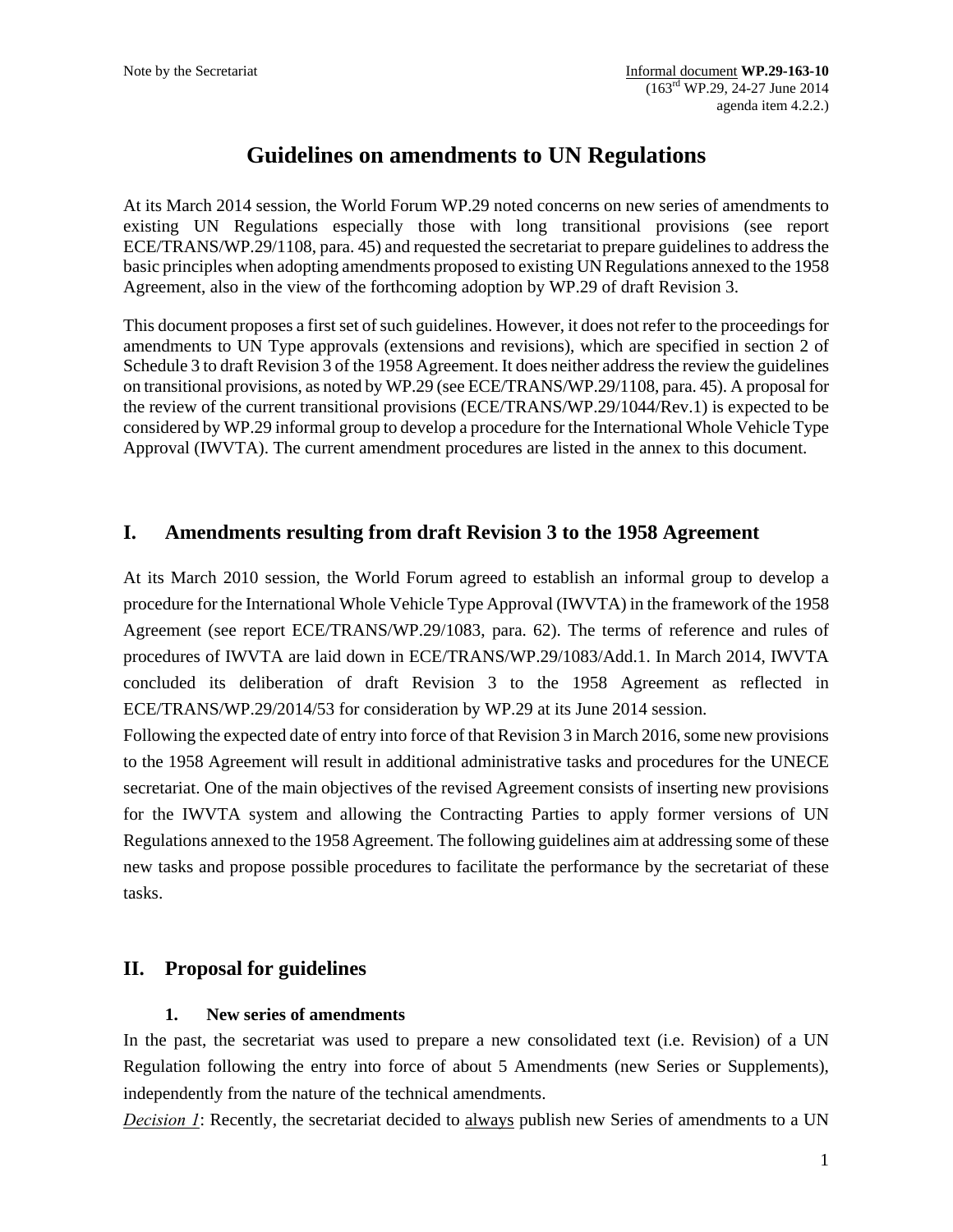Regulation as a consolidated text.

#### **2. Series of amendments with long transitional provisions**

In recent years, the World Forum WP.29 adopted a number of new series of amendments to existing UN Regulations together with long transitional provisions of several years. Some examples of such UN Regulations are listed in informal document WP.29-162-18. During the transitional period, 2 or even 3 series of amendments to such a UN Regulation are applicable in parallel and, subsequently, may be amended by Supplements. In the past, it happened that some incoherencies have been introduced in some of the parallel series of amendments to these UN Regulations. The Office of Legal Affairs requested the Secretariat to indicate clearly to which series of amendments a new Supplement is addressed to.

*Proposal 2: All Working Parties subsidiary to WP.29 shall carefully identify to which series of amendments the proposed Supplement is addressed to, when considering and adopting new proposal for Supplements to UN Regulations. In the case several series of amendments are addressed to by a Supplement, the secretariat will prepare separate documents for submission and adoption by WP.29/AC.1.* 

#### **3. Version of UN Regulations**

The new provisions of draft Revision 3 to the 1958 Agreement allow Contracting Parties to grant type approvals pursuant to former versions of UN Regulations. The term "**version of a UN Regulation**" indicates that a UN Regulation, following its adoption and establishment, may subsequently be amended following the procedures described in this Agreement, in particular Article 12. The unamended UN Regulation as well as the UN Regulation, after integration of any subsequent amendment(s), are considered to be separate versions of that UN Regulation.

A Contracting Party may inform the Secretariat about its intention to grant type approvals pursuant to a former version of a UN Regulation and request the Secretariat to initiate the procedure to prepare a consolidated version of the UN Regulation concerned.

*Proposal 3: The Secretariat shall inform the Working Party responsible for the UN Regulation about such a request of a Contracting Party. The Working Party shall then consider the possibility to no longer amend the series of amendments concerned of that specific UN Regulation (IWVTA used the wording "engraved in stone"). The Working Party shall nominate a technical sponsor in charge of the consolidation and review of the version of the UN Regulation, together with the assistance of the Secretariat. If necessary, the Working Party may adopt a further amendment (Supplement) to that series of amendments in order to clarify the provisions ( e.g. review of cross references to other UN Regulations/standards and of the test procedures in terms of stringency, i.e. specifying the series of amendments or the use of optional (newer) testing equipment). In every case, the initial level of stringency of the test requirements shall remain the same. After the endorsement by WP.29/AC.1, the secretariat will proceed to prepare, if electronically available, a consolidated version of that series of amendments by including all Supplements and Corrigenda applicable to the series concerned. The document will then be published on the UNECE website.*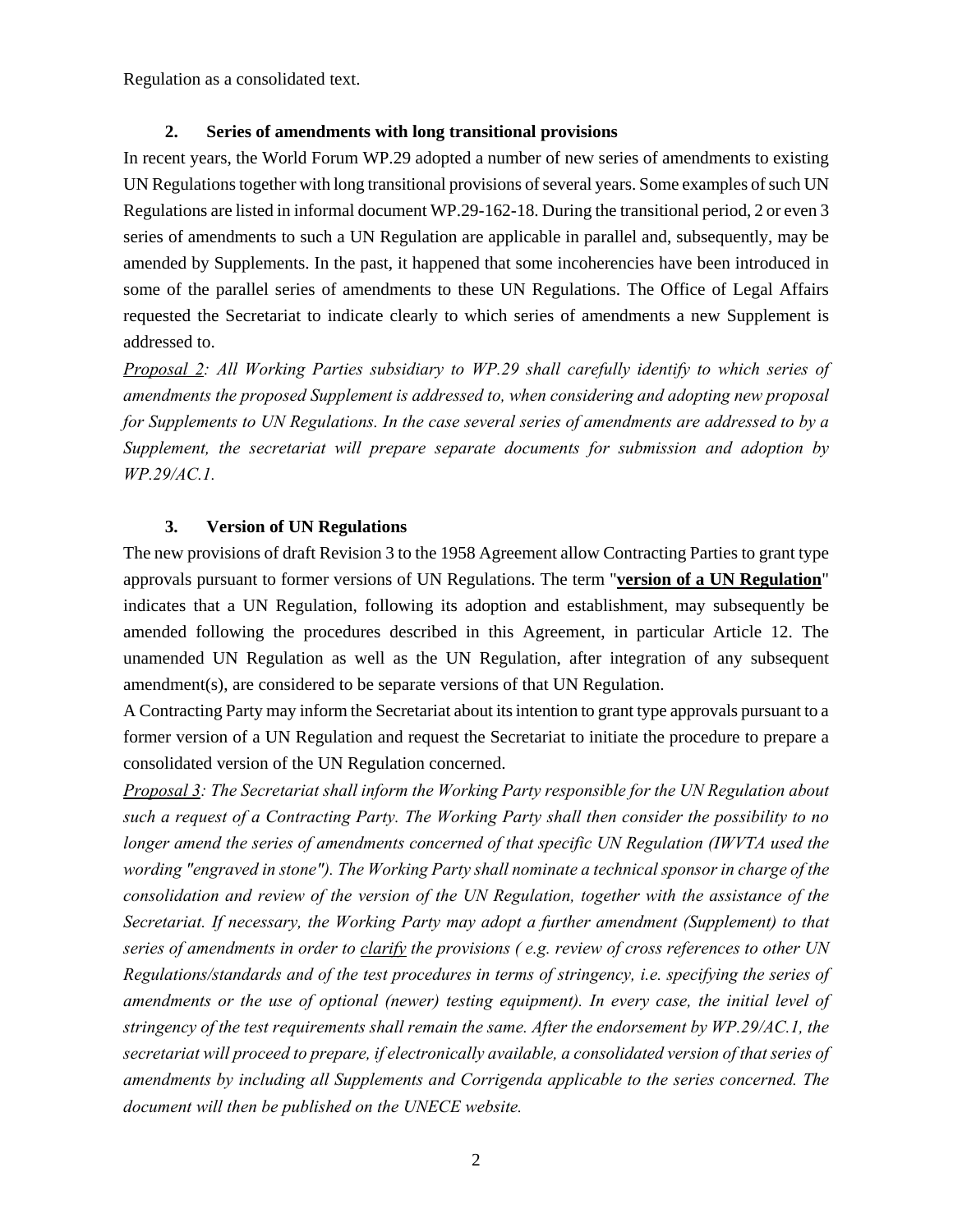## **4. Use of static cross-references within UN Regulations**

In the past, a number of cross-references have been introduced in some of the existing UN Regulations. The World Forum endorsed the approach by the Working Party Chairs (see report ECE/TRANS/WP.29/1095, para. 52) to use static or dynamic references to other UN Regulations on a case by case basis.

*Proposal 4: For the purpose of clear references in UN Regulations and the future use of versions of UN Regulations, the Secretariat recommends the Working Parties to use static cross references to other UN Regulations indicating, whenever possible, the level of the series of amendments.* 

## **5. Common commencement date**

The WP.29 informal group on IWVTA currently develops new UN Regulation No. 0 inserting new provisions for the whole vehicle type approval system, specifying the conditions and listing the series of amendments of each UN Regulation which the type of vehicle has to comply with in order to be type approved as a whole vehicle. IWVTA expressed the need to "trigger" the application date of a new series of amendments and in order to ensure that vehicles, type approved according to UN Regulation No. 0, have to fulfill the same level of stringency. IWVTA suggested providing transitional provisions with a common commencement date (e.g. 1 September). Thus, UN Regulation No. 0 will also include introductory provisions starting on 1 September.

*Endorsement 5: The secretariat endorses the proposal by IWVTA that, when considering transitional provisions for new series of amendments to the UN Regulation listed in draft UN Regulation No. 0, Working Parties shall consider the possibility of inserting the common commencement date of "1 September" instead of the usual wording "xx months after the entry into force of this series of amendments".*

### **6. Submission by Working Parties of amendments to WP.29**

Following the entry into force of Revision 3 to the 1958 Agreement in 2016, the Secretariat has to assume a number of new additional administrative tasks.

*Proposal 6: It is recommended to limit the submission of a set of amendments to an existing UN Regulation to only one session of WP.29 per year in order to reduce the burden on the secretariat.* 

### **7. Other administrative procedures by UNECE secretariat**

UNECE secretariat is in the process of clarifying with the Document Management Section (DMS) the following issues:

(a) Official symbol for new UN Regulations adopted after the entry into force of Revision 3: *Proposal 7.(a): To simplify the references of the legal documents, it is proposed to eliminate the double symbols of the documents maintaining the second symbol only. A new UN Regulation No. 134 adopted after the entry into force of Revision 3 will bear the shorter symbol E/ECE/TRANS/505/Rev.3/Add.133* 

*Note: Amendments to existing UN Regulations will continue bearing the double symbols.*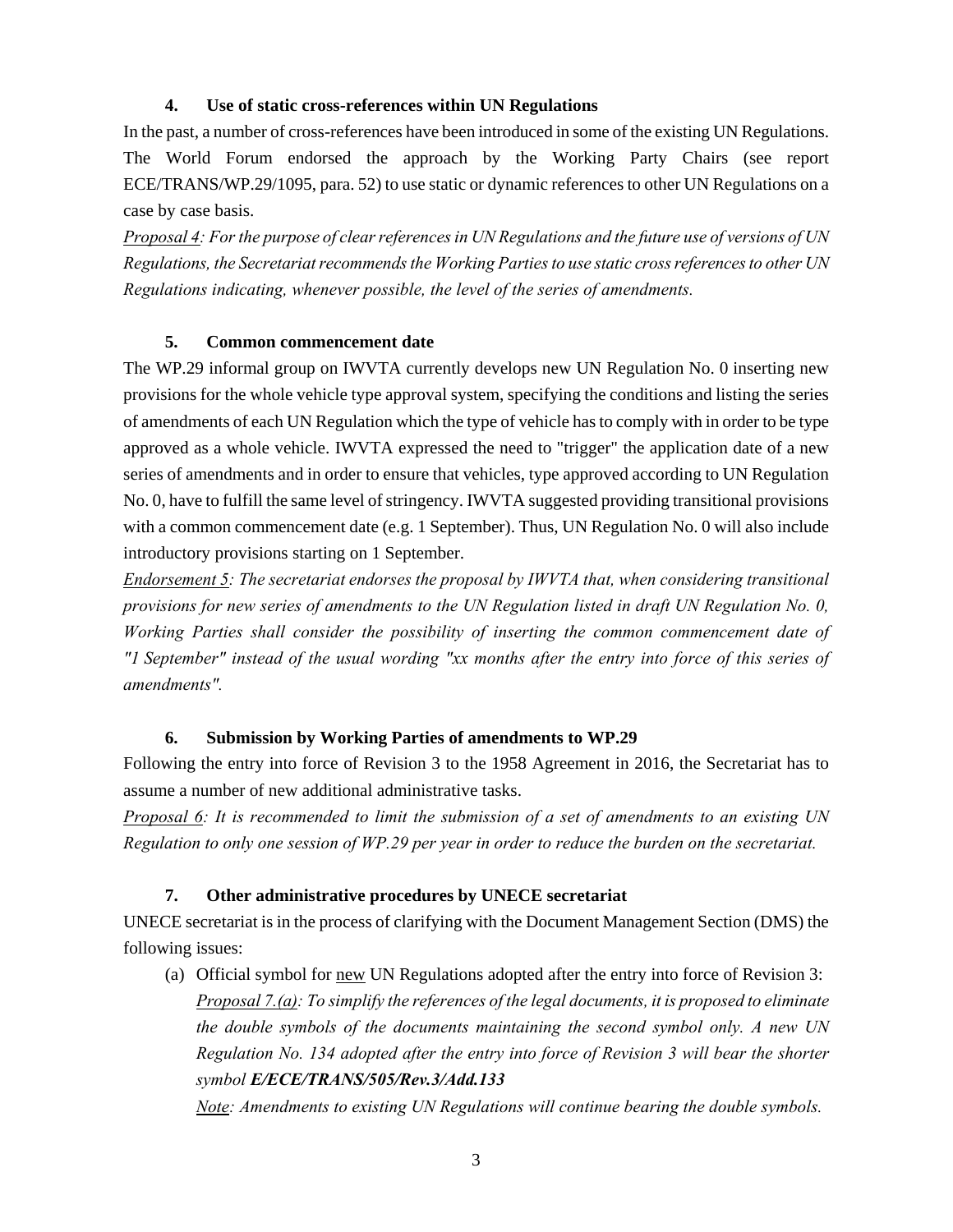- (b) Official symbol for the new UN Regulation No. 0 on IWVTA for passenger cars: *Proposal 7.(b): Following the forthcoming adoption of UN Regulation No. 0, the legal document shall bear the symbol either E/ECE/TRANS/505/Rev.3/Add.0-1 (if proposal 7.(a) above is acceptable) or E/ECE/324/Rev.3/Add.0-1 − E/ECE/TRANS/505/Rev.3/Add.0-1. Justification: The symbol "0-1" leave the possibility to WP.29 to adopt in future another set of UN Regulations on IWVTA for other vehicle categories such as heavy duty vehicles, motorcycles or agricultural tractors bearing the symbol "Add.0-2", "Add.0-3" etc.*
- (c) Possibility to submit a new type of documentation: *Proposal 7.(c): Following the advice by DMS, the secretariat proposes to use for the consolidated former versions of UN Regulations a new symbol "COMPILATIONx" (starting with x=1, as gaps in the symbol are no longer accepted by DMS), e.g.: E/ECE/324/Rev.2*/*Add.106/COMPILATION1−E/ECE/TRANS/505/Rev.2/Add.106/COMPILATION 1 may include Version 04 of UN Regulation No. 107, i.e. the consolidated 04 series of amendments with all Supplements to that series. On the other hand, a further compilation …/Add.106/COMPILATION2 may include Version 01 of UN Regulation No. 107. Note: In each case of compilation, the content of the consolidated text has to be clearly indicated on the cover-page of the document concerned.*

\_\_\_\_\_\_\_\_\_\_\_\_\_\_\_\_\_

4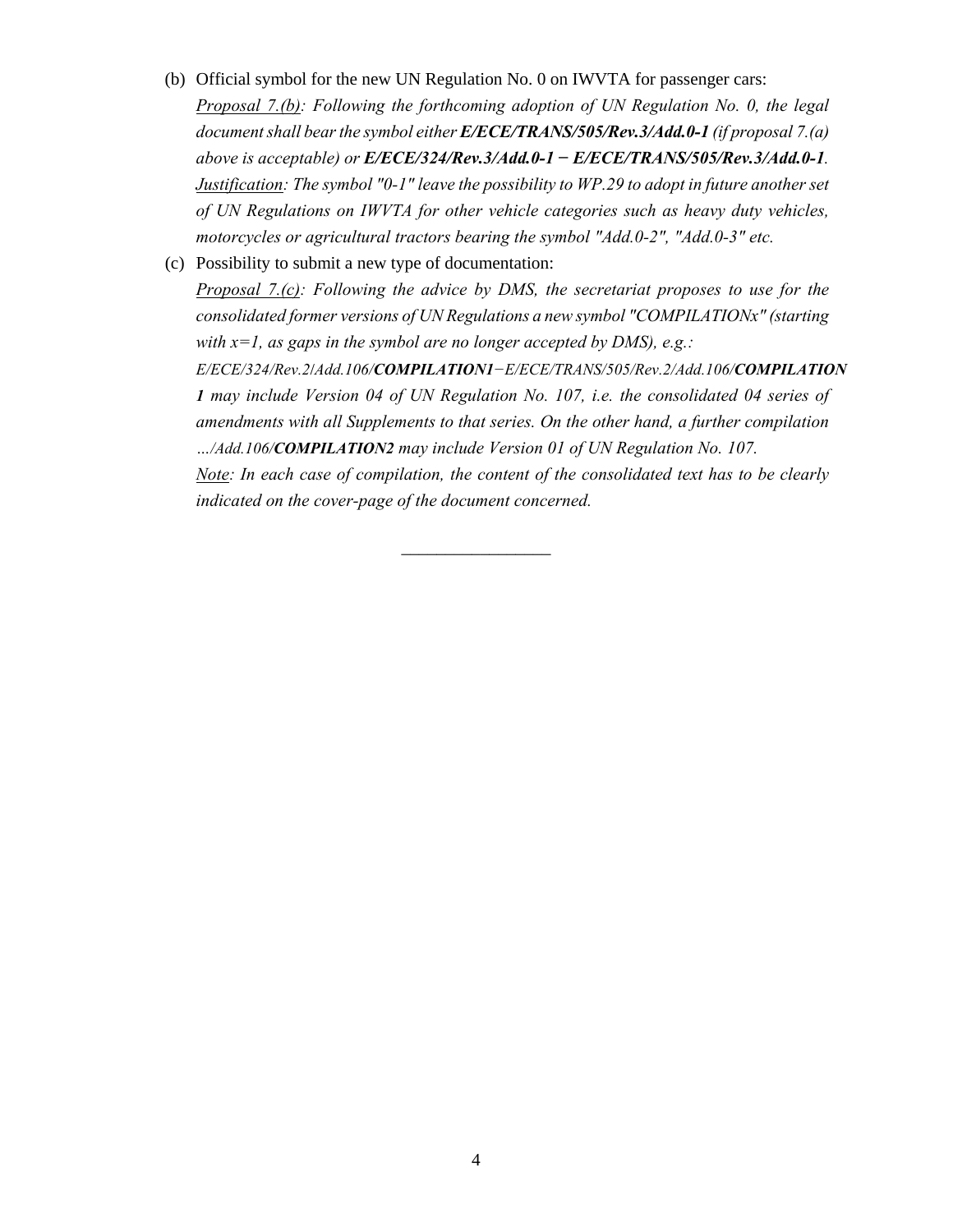## **Annex: Current situation of amendment procedures**

The UN Regulations annexed to the 1958 Agreement may be amended according to the provisions of Article 12 of the 1958 Agreement. Such amendments may be of technical and/or administrative nature.

#### **1. Technical amendments adopted by the Contracting Parties:**

Technical amendments are aimed at adapting the UN Regulations to the progress in technology, to improve vehicles safety and the protection of the environment and to globally harmonize them. They may result in new series of amendments in the case of a higher stringency of the test requirements (i.e. more stringent limit values) or only in Supplements in the case of clarifications to the existing specifications to avoid misinterpretation (excerpt of ECE/TRANS/WP.29/1044/Rev.1), up to the **decisions of the World Forum** and its 6 subsidiary Working Parties:

Series of amendments shall be developed to change the technical requirements that the vehicle types, systems or components shall fulfil as from a certain date, in order to obtain UN type approval, even if the amendments are a minor technical change and do not affect vehicle/component/system/part design drastically. In this procedure, the modification of the approval marking is necessary to differentiate the new approvals to the amended UN Regulation (hereinafter referred to as "the new approvals") from the existing approvals to the preceding amendments or unamended UN Regulation (hereinafter referred to as "the existing approvals").

The new series of amendments may contain a transitional provision on the conditions for granting extensions to existing approvals (i.e. in the case of slight modifications to an existing vehicle type, without affecting the basic definition of type). Furthermore, the new series of amendments may contain a transitional provision for Contracting Parties, whose application of the UN Regulation comes into force after the date of entry into force of the amendments, indicating that such Contracting Parties are not obliged to accept the existing approvals.

A Supplement addresses an amendment to a UN Regulation which does not entail a modification in the approval marking and is normally used for (a) Clarifying test procedures, not imposing new requirements, or (b) Taking into account of new developments which have arisen after the adoption of a UN Regulation (i.e. extension of scope).

A Supplement becomes applicable as from the date of entry into force, after which tests according to the Regulation need to take into account the Supplement in question. In the absence of any other date mentioned, Supplements become applicable for all procedures for new approvals started after the date of its entry into force, taking however into account the transitional provisions, if any, of the series of amendments to which the Supplement refers.

A Corrigendum consists of corrections (i.e. bringing into order of one or several errors, e.g. correction of linguistic errors or involuntary omissions) to previously adopted UN Regulations and amendments and is normally used to avoid different interpretations. Corrigenda are deemed to enter into force ab initio, whereby the date of entry into force is the date of adoption by the Administrative Committee AC.1. Further instructions for preparing Corrigenda to UN Regulations are reproduced in Annex 3 to ECE/TRANS/WP.29/1044/Rev.1.